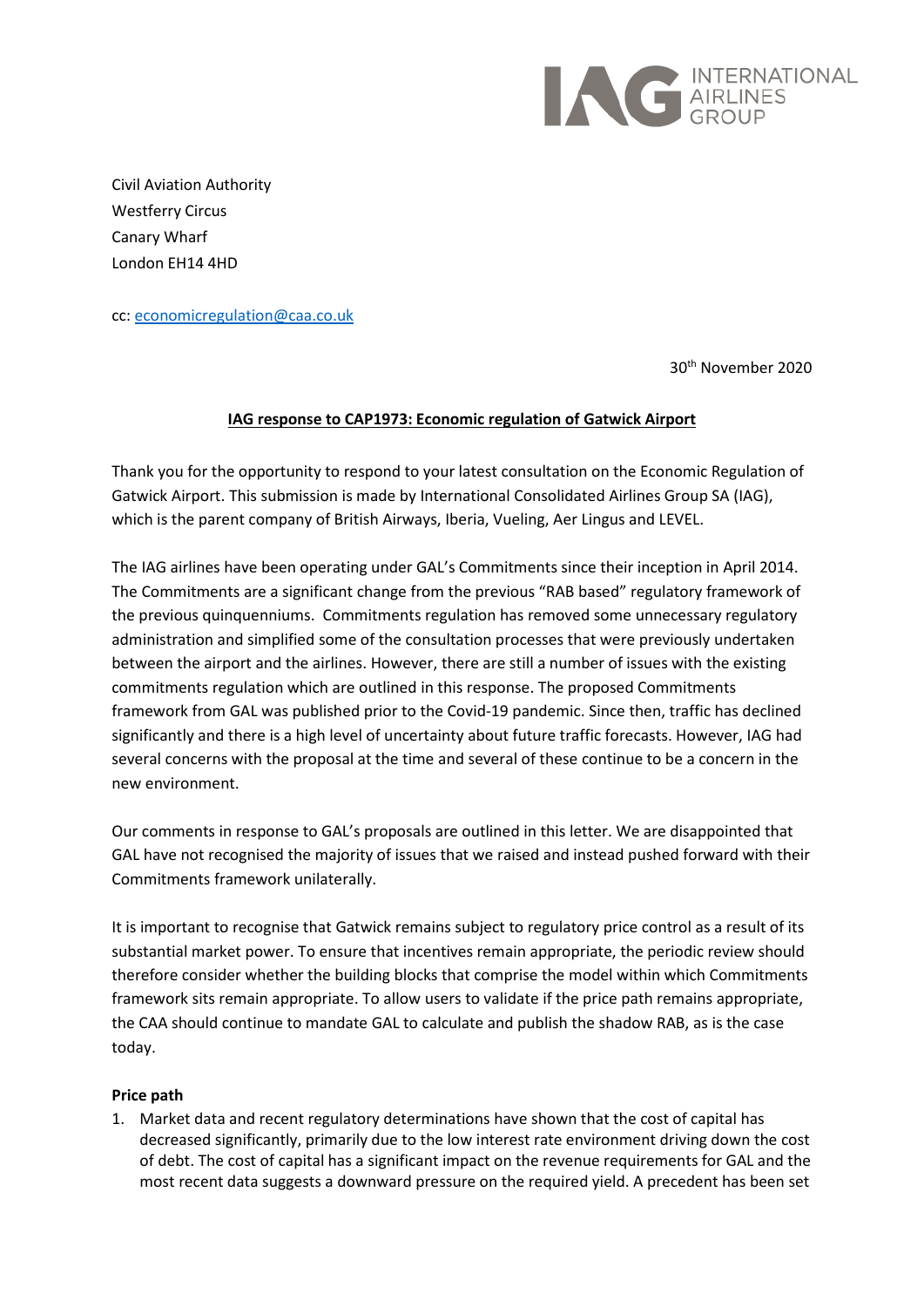in this area recently, with the NATS RP3 process determining a vanilla WACC of 2.68%<sup>1</sup>.

- 2. Our modelling suggests that with a very conservative traffic forecast and adjustment to the WACC as detailed above, GAL's proposed gross yield of £10.29 is still almost 30% above a yield that would be permitted under price control regulation determined with 'building blocks'. For reference, GAL's 2018/19 achieved 'net yield' would also be 15% higher than a 'building block' yield. IAG request that the CAA share modelling of the building blocks at Gatwick Airport to provide evidence that the Commitments are in keeping with the intent of price control regulation, to ensure GAL are appropriately incentivised, and are not over-earning to the detriment of consumers at the outset of the next commitments period.
- 3. Whilst the outlook on passenger volumes is highly uncertain, we believe that Gatwick is well positioned to see a strong recovery in passenger numbers. Gatwick has a high proportion of both short-haul European traffic and low-cost carrier presence (**Figure 1**). Short-haul traffic has been significantly more resilient in the face of the Covid-19 pandemic and is expected to recover faster than long-haul traffic. Low-cost carriers have also weathered the pandemic better than full-service carriers and are expected to aggressively take market share in the recovery. For



*Figure 1: Daily slot pairs at LGW by airline group (FY19)*

*Source: OAG, reflects slots scheduled and used*

example, Wizz Air have recently announced that they want to target Gatwick as their primary focus for expansion in the UK<sup>2</sup>.

4. IAG is concerned by GAL's proposal to remove the net yield price path and focus solely on gross yield. Removing net yield reduces transparency and removes the incentive for GAL to act commercially by negotiating discounts with airlines. Whilst GAL state that they do not see the difference between net and gross yield "narrowing systematically over the upcoming period", we do not believe that this provides adequate protection to consumers. Recent experience in contract negotiations with GAL is that the airlines must provide growth to prevent rate

<sup>1</sup> CMA final decision for NATS En-route Limited ("NERL") https://www.gov.uk/cma-cases/nats-enroute-limited-nerl-price-determination

<sup>2</sup> https://www.bloomberg.com/news/articles/2020-08-25/wizz-air-sets-sights-on-20-jet-gatwickbase-as-rivals-retreat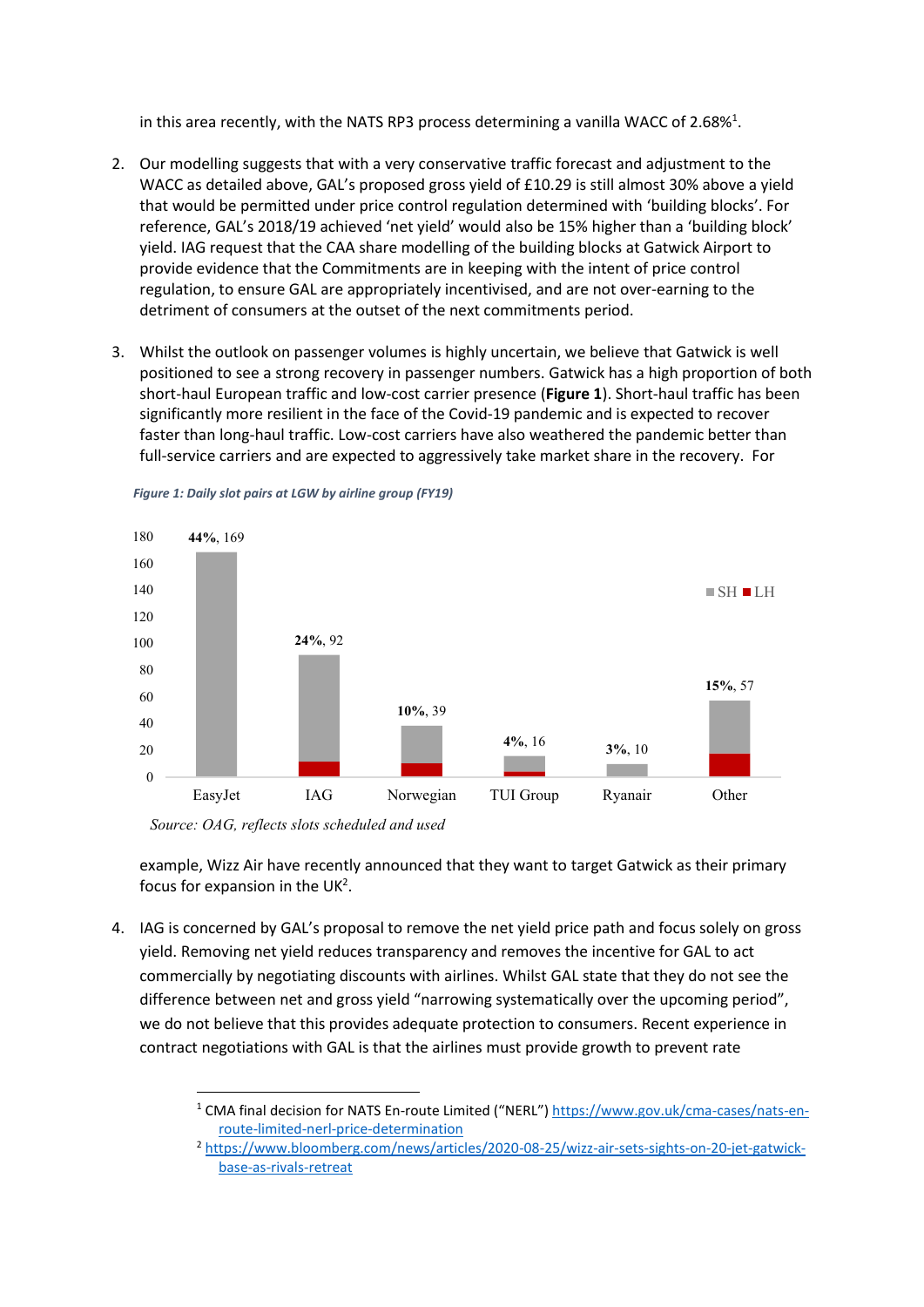increases. GAL's commitment to repay over recoveries based upon gross yield and the CAA's proposal to 'monitor' the average level of discounts provided by GAL do not provide protection to consumers. The reinstatement of a 'fair price path' for net yield would provide guidance to GAL's pricing, a framework for CAA monitoring and protection to consumers.

- 5. IAG believes that the method of indexation used in GAL's price path should transition to CPI or CPI-H. In the UK, the robustness of the RPI has been called into question and since March 2013, it has no longer classified as an official government statistic. Since 2003, the Monetary Policy Committee has used CPI in place of RPI for the purpose of targeting inflation and setting interest rates. The UK Statistics Authority published a review of the production of consumer price statistics in 2015, concluding that "RPI is a flawed statistical measure of inflation…taxes, benefits and regulated prices should not be linked to the RPI". The Chancellor's announced on 25<sup>th</sup> November that the index would be adjusted in 2030 to CPI-H<sup>3</sup>, with this change in indexation already implemented in other sectors. For example, the UK water industry will transition to CPI-H over the course of the next price review, and Ofgem has previously made the transition for gas and electric networks. We urge the CAA to conduct of review of and provide guidance of how indexation might evolve from RPI to an appropriate CPI based metric.
- 6. In conclusion, IAG believes that whilst there is still a high level of uncertainty in the market due to the Covid-19 pandemic, the price path GAL are proposing for the next Commitments term is not reflective of current market conditions. We urge the CAA to update the assumptions in their own modelling to reflect up-to-date trading conditions at Gatwick and the wider market to inform a starting position for the next Commitments period that is in the consumers interest. We strongly recommend that the CAA propose a **net** yield price path based on these new assumptions.

## **Core Service standards**

- 7. This is the first significant review of the core service standards in over a decade between the airline community and GAL. This has led to improvements in a number of areas. Our views are detailed in the following section.
- 8. IAG considers passenger security at Gatwick to be efficient and provides a consistently high level of service. However, the current method of measuring outcomes using passenger segments and not individual passengers can misrepresent the service delivered and therefore IAG believes that an all passenger measurement is the most accurate and appropriate methodology. IAG accept that this may not currently be feasible and increasing the number of passengers measured and weighting the segment-based measure is an acceptable process until technology allows for an all passenger measurement. The current M-flow system used in Gatwick is not able to measure passengers wearing masks and therefore GAL need to commit to having measurements through a jointly agreed new system from 01st April 2021.

<sup>&</sup>lt;sup>3</sup> HM Treasury, A consultation on the Reform to Retail Prices Index (RPI) Methodology, https://www.gov.uk/government/consultations/a-consultation-on-the-reform-to-retailprices-index-rpi-methodology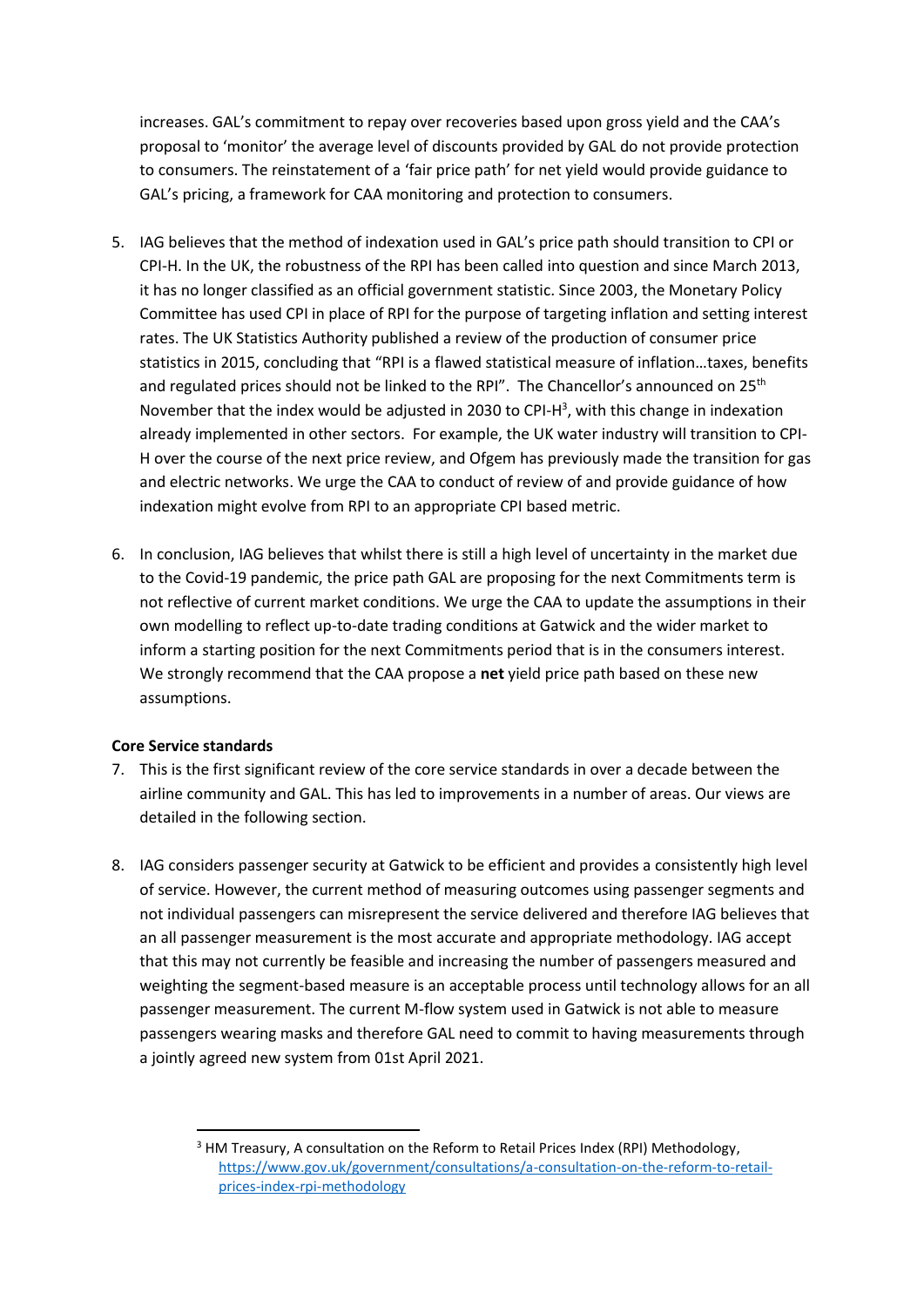- 9. IAG welcomes improvements in the metrics for staff search moving from 95% <5min to 97% <5mins, however as with passenger search, we believe basing the metric on segments rather than staff members does not provide an accurate representation of the service delivered.
- 10. Stands, Jetties & FEGP IAG understand that discussions are on-going between the LGW ACC and GAL to move to a new measurement metric. In the event that this produces an agreement then IAG will support this on the basis that IAG airlines are represented on the ACC. If no agreement is reached then it is our belief that the existing measurement metric should be retained from April 2021. IAG does not support GAL's previous proposal to allow up to six units of each type to be removed for maintenance at any one time as this is excessive and represents a significant operational risk to airlines and customers.
- 11. Airfield Congestion Term IAG is encouraged by the airline community and GAL's agreement to move towards a time-based measure of runway unavailability. GAL's agreement to increase rebates payable for periods of runway unavailability is welcomed as this should ensure there is suitable incentives to maintain runway availability. This new system also significantly reduces complexity in the measurement process.
- 12. Outbound baggage (OBP) GAL's have improved their initial proposal to 98%, however this is critically important to our customers, and as such the target should be set higher. Allowing up to two percent of bags to not travel and still comply with a measure is counter to any definition of good service. OBP was introduced as a new measure within the original Commitments and as the outcomes were unknown at the time, the measure was set at a low base to reflect this. It has now been in operation for five years and consistently exceeds 99.5% per day; the measure should now be increased to reflect current levels of performance and ensure that GAL is incentivised to operate the baggage system effectively. IAG would recommend a floor level of a minimum 99%.
- 13. Airline Service Standards IAG believe that the current practice of reducing airline rebates for failures to meet service targets can lead to unintended outcomes, including reducing airport infrastructure investment. As an example, not investing in enough arrivals baggage infrastructure may lead to slower baggage delivery times that then create a financial penalty that is passed on to airlines. In this situation the airport has avoided capital investment and reduced rebates to airlines.

## **Capital Investment and Consultation**

14. The proposed GAL commitment for capital investment provides no certainty to airlines that projects that support either the customer experience or operational resilience will be delivered. A lack of timely investment in passenger infrastructure was a key theme of airlines feedback to the CAA during the first commitment period. Evidence of the negative impact this has had on customers was seen with domestic and common travel area arriving passengers requiring coaching for a period of three years, whilst GAL investigated solutions. Whilst IAG accept that this came about as a result of a change in policy by the UK Border Force, an acceptable solution could have been found much sooner. Other regulated airports require greater agreement on the